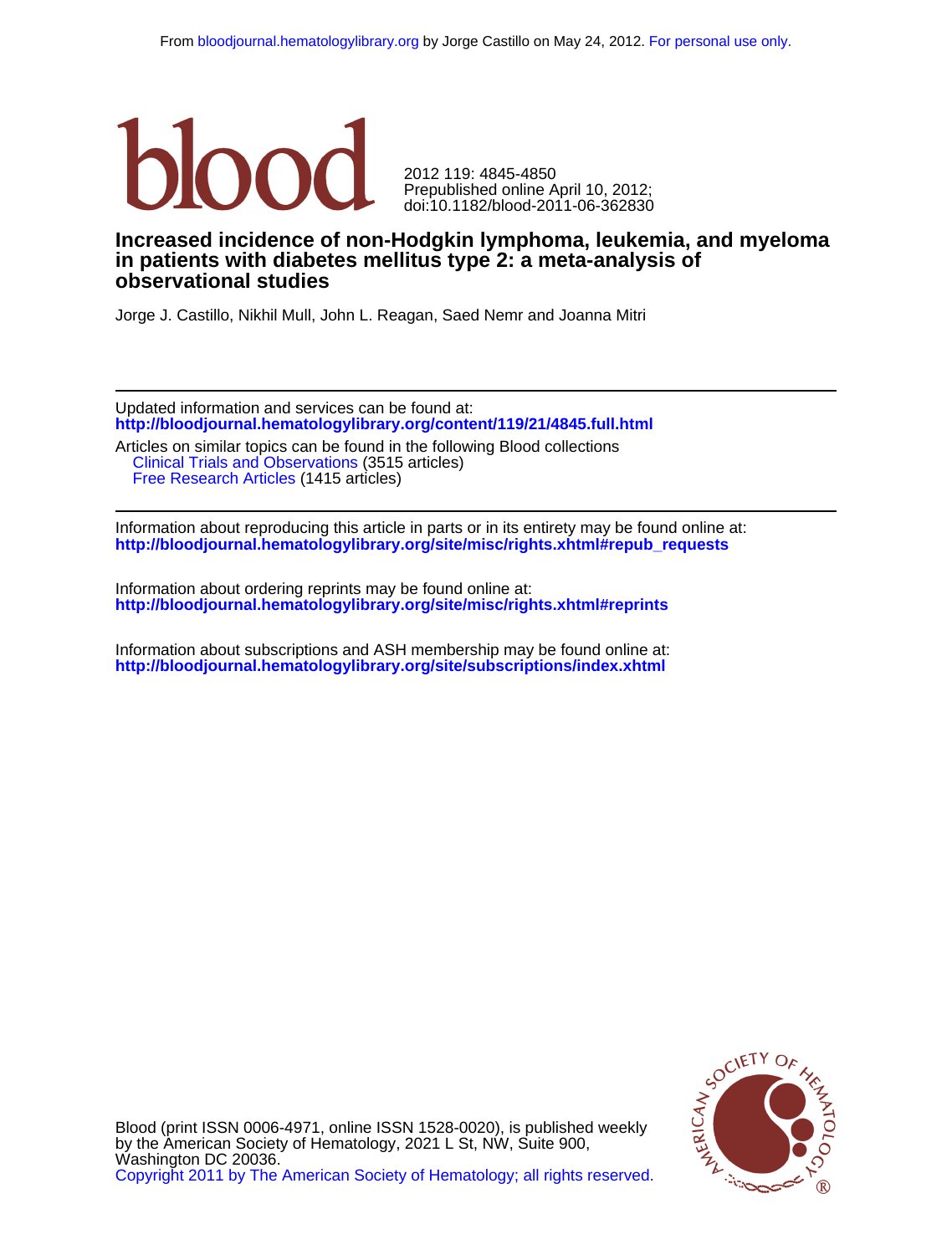# Increased incidence of non-Hodgkin lymphoma, leukemia, and myeloma in patients with diabetes mellitus type 2: a meta-analysis of observational studies

Jorge J. Castillo,<sup>1</sup> Nikhil Mull,<sup>2</sup> John L. Reagan,<sup>1</sup> Saed Nemr,<sup>2</sup> and Joanna Mitri<sup>3</sup>

1Division of Hematology and Oncology, Rhode Island Hospital/The Miriam Hospital, The Warren Alpert Medical School of Brown University, Providence, RI; 2Department of Medicine, The Miriam Hospital, The Warren Alpert Medical School of Brown University, Providence, RI; and 3Division of Endocrinology, Diabetes and Metabolism, Tufts University Medical School, Tufts Medical Center, Boston, MA

**Hematologic malignancies are a heterogeneous group of conditions with an unclear etiology. We hypothesized that diabetes mellitus type 2 is associated with increased risk of developing lymphoma, leukemia, and myeloma. A literature search identified 26 studies (13 casecontrol and 13 cohort studies) evaluating such an association. Outcome was calculated as the odds ratio (OR) using a random effects model. Heterogeneity and**

**publication bias were evaluated using the I <sup>2</sup> index and the trim-and-fill analysis, respectively. Quality was assessed using the Newcastle-Ottawa scale. The OR for non-Hodgkin lymphoma was increased at 1.22 (95% confidence interval [CI], 1.07- 1.39;** *P* **< .01) but the OR for Hodgkin lymphoma was not. There was an increased OR for peripheral T-cell lymphoma (OR 2.42, 95% CI, 1.24-4.72;** *P* **.009) but not for other non-Hodgkin**

**lymphoma subtypes. The OR for leukemia was 1.22 (95% CI, 1.03-1.44;** *P* **.02) and the OR for myeloma was 1.22 (95% CI, 0.98-1.53;** *P* **.08). Although diabetes mellitus type 2 seems to increase the risk of developing lymphoma, leukemia, and myeloma, future studies should focus on evaluating other potential confounders such as obesity, dietary habits, physical activity, and/or antidiabetic therapy. (***Blood***. 2012;119(21):4845-4850)**

## **Introduction**

Hematologic malignancies are a heterogeneous group of diseases characterized by the malignant uncontrolled growth of hematopoietic cells. According to Surveillance Epidemiology and End Results data, approximately 75 000, 45 000, and 20 500 persons were diagnosed with lymphoma, leukemia, and myeloma, respectively, in 2011 in the United States alone.1 The development of hematologic malignancies has been associated with different causes, such as infectious processes (eg, HTLV-1 and adult T-cell leukemia/lymphoma), autoimmune disorders (eg, rheumatoid arthritis, Sjogren syndrome, and systemic lupus erythematosus) or a positive family history. However, despite recent advances in the understanding of their pathophysiology, the etiology of these conditions remains largely unexplained.

Diabetes affects approximately 25.8 million people in the United States.2 It is estimated that diabetes mellitus type 2 (DM2) accounts for 90%-95% of all diabetes cases. DM2 has been studied as a potential risk factor for the development of hematologic malignancies; however, studies evaluating such an epidemiologic association have rendered conflicting results. In a previous metaanalysis evaluating the association between diabetes and incidence of lymphoma,3 we found a stronger association for DM2 and non-Hodgkin lymphoma (NHL). However, NHL subtype analyses were not performed given the paucity of the data available at the time.

The primary objective of the present study was to evaluate the potential association between DM2 and the incidence of lymphoma, leukemia, and myeloma. Secondary objectives were to

Submitted June 24, 2011; accepted March 28, 2012. Prepublished online as *Blood* First Edition paper, April 10, 2012; DOI 10.1182/blood-2011-06-362830.

The online version of this article contains a data supplement.

Preliminary findings from this study were presented at the 52nd Annual Meeting of the American Society of Hematology, Orlando, Florida, December 6, 2010 evaluate the association between DM2 and specific subtypes of lymphoma and leukemia.

## **Methods**

### **Literature search**

Two authors performed a literature search independently using PubMed/ MEDLINE and the Cochrane Database of Systematic Reviews through December 31, 2011. The key terms used in the search were: "diabetes AND (leukemia or lymphoma or myeloma)." The titles and abstracts were reviewed and full-text articles were selected based on our inclusion criteria. The reference list of each selected study was reviewed to search for additional studies.

## **Inclusion and exclusion criteria**

An article was considered relevant if it contained original data from epidemiologic observational studies (either prospective cohort or casecontrol) reporting on the association between DM2 and the incidence of lymphoma, leukemia, and myeloma in adults regardless of the language in which it was published, with a minimum follow-up of 3 years, and reporting or providing sufficient information to allow the calculation of odds ratio (OR). Cross-sectional studies were excluded. Any discrepancies on inclusion or exclusion of a study were resolved through consensus in all cases. If there were multiple publications from the same study, only the most recent was selected, using the older publications only to clarify methodology or characteristics of the population.

and at Lymphoma & Myeloma 2010: An International Congress on Hematologic Malignancies, New York, NY, October 21, 2010.

The publication costs of this article were defrayed in part by page charge payment. Therefore, and solely to indicate this fact, this article is hereby marked "advertisement" in accordance with 18 USC section 1734.

© 2012 by The American Society of Hematology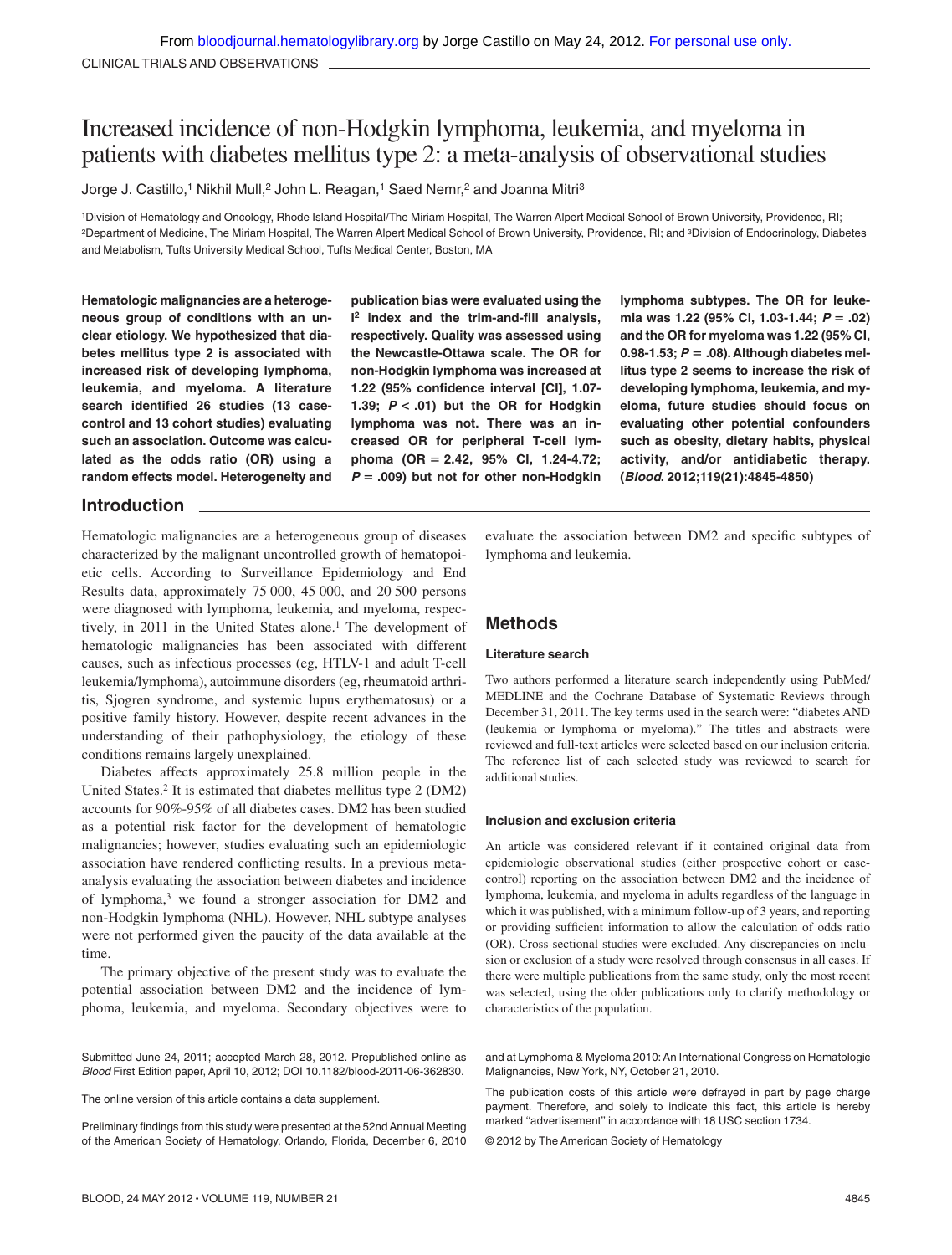4846 CASTILLO et al BLOOD, 24 MAY 2012 • VOLUME 119, NUMBER 21

|  |  |  |  |  |  |  | Table 1. Subset analyses on the association between DM2 and NHL, leukemia, and myeloma |
|--|--|--|--|--|--|--|----------------------------------------------------------------------------------------|
|--|--|--|--|--|--|--|----------------------------------------------------------------------------------------|

|                      | <b>NHL</b>     |                     |         |       | Leukemia       |                     |        |       | Myeloma        |                     |     |     |
|----------------------|----------------|---------------------|---------|-------|----------------|---------------------|--------|-------|----------------|---------------------|-----|-----|
|                      | No. of studies | OR (95% CI)         | P       | 2     | No. of studies | OR (95% CI)         | P      | 2     | No. of studies | OR (95% CI)         | P   | 2   |
| Overall outcome      | 21             | 1.22 (1.07-1.39)    | < .001  | 79%   | 11             | $1.22(1.03-1.44)$   | .02    | 82%   | 10             | 1.22 (0.98-1.53)    | .08 | 79% |
| Study design         |                |                     |         |       |                |                     |        |       |                |                     |     |     |
| Cohort               | 11             | $1.21(1.02 - 1.45)$ | .03     | 87%   | 8              | $1.28(1.06-1.55)$   | .01    | 83%   | $\overline{7}$ | $1.17(0.92 - 1.50)$ | .21 | 80% |
| Case-control         | 10             | 1.24 (1.03-1.49)    | .02     | 39%   | 3              | $0.86(0.69-1.09)$   | .21    | $0\%$ | 3              | 1.41 (0.69-2.89)    | .35 | 81% |
| <b>Sex</b>           |                |                     |         |       |                |                     |        |       |                |                     |     |     |
| Male                 | $\overline{7}$ | 1.13 (0.96-1.34)    | .13     | 63%   | 5              | 1.27 (1.08-1.49)    | .003   | 51%   | 5              | 1.00 (0.89-1.12)    | .99 | 7%  |
| Female               |                | $1.24(0.97-1.58)$   | .09     | 43%   | 3              | $1.10(0.89 - 1.37)$ | .39    | $0\%$ | 3              | 1.24 (0.79-1.92)    | .35 | 12% |
| Geographic region    |                |                     |         |       |                |                     |        |       |                |                     |     |     |
| <b>United States</b> | $\overline{7}$ | $1.05(0.91 - 1.21)$ | .52     | 41%   | $\overline{2}$ | $1.18(1.11-1.25)$   | < .001 | $0\%$ | 3              | 1.37 (0.79-2.37)    | .27 | 56% |
| Asia                 | 3              | 1.74 (1.31-2.30)    | < 0.001 | $0\%$ |                | 1.62 (1.23-2.13)    | .001   | $0\%$ |                | $3.55(0.94-13.4)$   | .06 | 0%  |
| Europe               | 11             | $1.24(1.05-1.46)$   | .01     | 70%   | 8              | $1.15(0.90-1.48)$   | .26    | 83%   | 6              | $1.15(0.89-1.50)$   | .29 | 74% |

DM2 indicates diabetes mellitus type 2; and NHL, non-Hodgkin lymphoma.

#### **Data extraction**

The data extraction was performed independently by 2 authors and included author, year of publication, country of origin, sample size, inclusion and exclusion criteria, and methods of ascertainment of DM2, lymphoma, leukemia, and myeloma. For cohort studies, we extracted the source of the cohort, years of follow-up, the source of the expected incidence, the outcome measured, and the variables used for adjustment. Any discrepancies were addressed by a joint reevaluation of the original article with another author. For missing information, attempts were made to contact the authors of the original studies. The characteristics and quality of the studies included in this meta-analysis and their outcomes will be presented in accordance with the checklist proposed by the Meta-analysis Of Observational Studies group.4

#### **Quality assessment**

The quality of the selected studies was assessed independently by 2 authors using the Newcastle-Ottawa Scale (NOS).<sup>5</sup> The NOS uses 2 different tools for case-control and cohort studies and consists of 3 parameters of quality: selection, comparability, and exposure/outcome assessment. The NOS assigns a maximum of 4 points for selection, 2 points for comparability, and 3 points for exposure or outcome. We assigned NOS scores of 1-3, 4-6, and 7-9 for low, intermediate, and high-quality studies, respectively. Any discrepancies were addressed by a joint reevaluation of the original article.

#### **Data synthesis and analysis**

Because the risk of lymphoma, leukemia, or myeloma in the general population is low, the relative risk obtained from prospective cohort studies numerically approximates the  $OR<sub>1</sub><sup>6</sup>$  permitting the combination of casecontrol and cohort studies. Therefore, the primary outcome measured was OR with 95% confidence interval (95% CI) of developing lymphoma, leukemia, or myeloma in patients with a diagnosis of DM2. To measure the outcome, the DerSimonian-Laird or random-effects model (REM) was used.7 The REM accounts for heterogeneity between and within studies. We assessed for heterogeneity using the  $I^2$  index<sup>8</sup>;  $I^2$  values of 25%, 50%, and 75% were considered a reflection of mild, moderate, and severe heterogeneity, respectively. Publication bias was addressed by the trim-and-fill method,<sup>9</sup> which estimated and adjusted for the potential effect that nonpublished (imputed) studies might have had on the measured outcome. Meta-analyses were performed for lymphoma, leukemia, and myeloma separately. Lymphoma was separated into NHL and Hodgkin lymphoma (HL). NHL subtypes were diffuse large B-cell lymphoma (DLBCL), follicular lymphoma (FL), and peripheral T-cell lymphoma (PTCL). Leukemia subtypes were lymphoid and myeloid. Subset analyses were performed by study design, sex, and geographic region. All calculations and graphs were obtained with Comprehensive Meta-Analysis Version 2.2.050 software (Biostat). In the forest plots, OR values  $> 1$  represent a direct association and  $\leq 1$  an inverse association. The size of the squares is correlated with the weight of the respective study.

## **Results**

### **Search results**

From 2029 initial returns, 1992 articles were rejected because they were reviews, case reports, or did not pertain to our study. By reviewing the reference lists of the remaining 37 articles, 7 studies were added. From these 44 studies, 18 were rejected because they did not focus on incidence of lymphoma, leukemia, or myeloma; did not focus on DM2; or were cross-sectional. Finally, 26 studies (13 prospective cohort<sup>10-22</sup> and 13 case-control<sup>23-35</sup>) were included in our analysis.

## **Characteristics of the studies**

The main characteristics of the studies included in this analysis are provided in the supplemental Tables (available on the *Blood* Web site; see the Supplemental Materials link at the top of the online article). Cohort studies were published between 1982 and 2010. Eight studies originated from Europe, 3 from America, and 2 from Asia, accounting for approximately 8000 cases identified in a cohort of more than 7 million people. According to the NOS, 11 studies (85%) were of high quality and 2 (15%) of acceptable quality. The most common selection bias was that there was not a nonexposed cohort but rather an expected number of cases in 5 studies (38%). The most common outcome bias was the lack of reporting of completeness of follow-up in 9 studies (69%). Case-control studies were published between 1987 and 2010. Six studies originated from Europe, 5 from America, and 2 from Asia, including a total of 9282 cases and 155 109 controls. According to the NOS, 7 studies (54%) were of high quality and 6 (46%) of acceptable quality. Twelve studies (92%) had population-based controls. The most common selection bias was that cases were not confirmed independently in 10 studies (77%), and the most common exposure bias was that DM2 was self-reported in 9 studies (69%).

#### **Outcome results**

Complete subset analyses are shown in Table 1. Publication bias analyses did not affect our results.

*Lymphoma.* Twenty-one studies reported on the association between DM2 and incidence of lymphoma.10-14,16-21,25-35 The OR of NHL was elevated at 1.22 (95% CI, 1.07-1.39; *P* < .01; Figure 1), but there was no association with HL (OR  $= 1.02$ , 95% CI,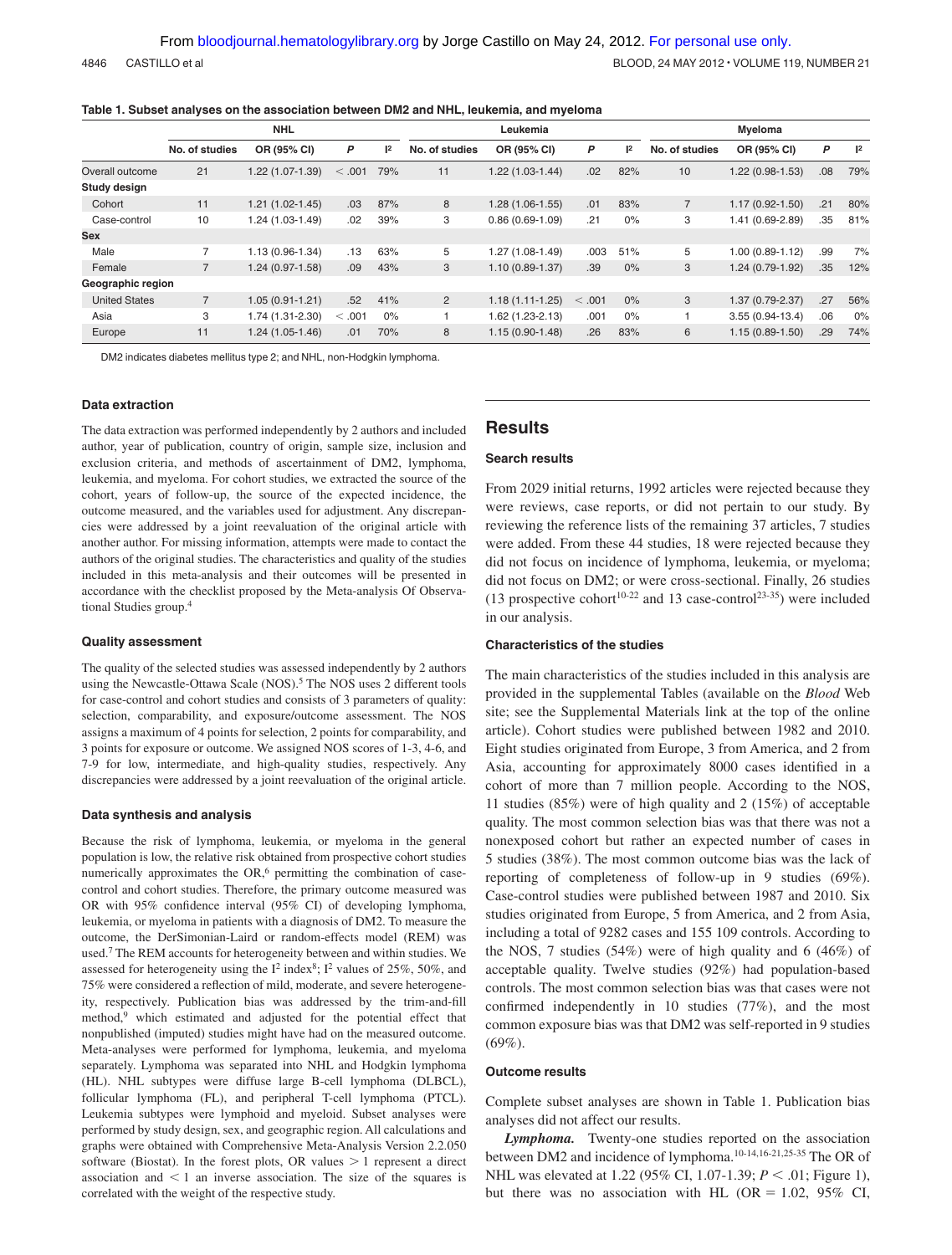BLOOD, 24 MAY 2012 · VOLUME 119, NUMBER 21 **DIABETES AND LEUKEMIA, LYMPHOMA, AND MYELOMA** 4847



Non-Hodgkin Lymphoma

Inverse association Direct association

**Figure 1. Estimates of the odds ratio of developing NHL in patients with DM2.**

0.86-1.19;  $P = .86$ ). The association with NHL remained significant when evaluating retrospective and prospective studies separately. There was a statistical trend when evaluating the odds of NHL in men as well as women. According to the region of report, there was a significant association seen in Asian and European but not in American studies.

*Lymphoma subtypes.* Four studies provided data on DLBCL and FL.12,16,26,28 The OR for DLCBL was 1.16 (95% CI, 0.92-1.48;  $P = .22$ ;  $I^2 = 28\%$ ). There was an association in European studies (OR = 1.48, 95% CI, 1.10-2.01;  $P = .01$ ;  $I^2 = 0\%$ ), but not in American studies. The OR for FL was 0.91 (95% CI, 0.65-1.29;  $P = .60$ ;  $I^2 = 0\%$ ). No association was found when evaluating

American or European studies separately. Three studies provided data on PTCL.16,27,30 The OR for PTCL was 2.42 (95% CI, 1.24-4.72;  $P = .009$ ;  $I^2 = 0\%$ ; supplemental Figure). There was an association seen in Asian (OR =  $3.21,95\%$  CI, 1.14-8.44;  $P = .03$ ) but not in European studies.

*Leukemia.* Eleven studies reported data on the association between DM2 and leukemia.10,13,15,16,19,20,22,24,27,33,34 Six studies reported data on leukemia in general, 10,13,15,19,20,22 3 studies on chronic lymphocytic leukemia (CLL),  $16,24,27$  and 2 studies on either myeloid or lymphoid leukemia.33,34 The OR of leukemia in patients with DM2 was 1.22 (95% CI, 1.03-1.44;  $P = .02$ ; Figure 2). The odds of leukemia were elevated in prospective cohort studies but

| <b>Study name</b>       |               | <b>Statistics for each study</b> |                |         |     | Odds ratio and 95% CI |     |   |                |   |    |
|-------------------------|---------------|----------------------------------|----------------|---------|-----|-----------------------|-----|---|----------------|---|----|
|                         | Odds<br>ratio | Lower<br>limit                   | Upper<br>limit | p-Value |     |                       |     |   |                |   |    |
| Fortuny, 2005 (LL)      | 1.51          | 0.91                             | 2.51           | 0.11    |     |                       |     |   |                |   |    |
| Atchison, 2010 Men      | 1.18          | 1.11                             | 1.25           | 0.00    |     |                       |     |   |                |   |    |
| Cartwright, 1988 (LL)   | 1.36          | 0.63                             | 2.94           | 0.43    |     |                       |     |   |                |   |    |
| Hemminki, 2010          | 1.95          | 1.75                             | 2.17           | 0.00    |     |                       |     |   |                |   |    |
| Jee, 2005 Men           | 1.62          | 1.23                             | 2.13           | 0.00    |     |                       |     |   |                |   |    |
| Khan, 2008 (LL) Men     | 2.00          | 1.04                             | 3.85           | 0.04    |     |                       |     |   |                |   |    |
| Khan, 2008 (LL) Women   | 1.07          | 0.33                             | 3.45           | 0.91    |     |                       |     |   |                |   |    |
| Ragozzino, 1982 Men     | 1.70          | 0.30                             | 9.63           | 0.55    |     |                       |     |   |                |   |    |
| Ragozzino, 1982 Women   | 1.20          | 0.21                             | 7.00           | 0.84    |     |                       |     |   |                |   |    |
| Swerdlow, 2005          | 0.69          | 0.26                             | 1.85           | 0.46    |     |                       |     |   |                |   |    |
| Vineis, 2000 (LL)       | 0.90          | 0.57                             | 1.43           | 0.66    |     |                       |     |   |                |   |    |
| Vineis, 2000 (ML)       | 0.80          | 0.60                             | 1.06           | 0.12    |     |                       |     |   |                |   |    |
| Wideroff, 1997 Men      | 1.10          | 0.91                             | 1.32           | 0.32    |     |                       |     |   |                |   |    |
| Wideroff, 1997 Women    | 1.10          | 0.88                             | 1.37           | 0.40    |     |                       |     |   |                |   |    |
| Wotton, 2010 (LL) ORLS1 | 1.09          | 0.69                             | 1.71           | 0.71    |     |                       |     |   |                |   |    |
| Wotton, 2010 (LL) ORLS2 | 1.15          | 0.57                             | 2.31           | 0.69    |     |                       |     |   |                |   |    |
| Wotton, 2010 (ML) ORLS1 | 1.15          | 0.73                             | 1.81           | 0.54    |     |                       |     |   |                |   |    |
| Wotton, 2010 (ML) ORLS2 | 0.95          | 0.37                             | 2.42           | 0.91    |     |                       |     |   |                |   |    |
|                         | 1.22          | 1.03                             | 1.44           | 0.02    |     |                       |     |   |                |   |    |
| Leukemia                |               |                                  |                |         | 0.1 | 0.2                   | 0.5 | 1 | $\overline{2}$ | 5 | 10 |

Inverse association Direct association

**Figure 2. Estimates of the odds ratio of developing leukemia in patients with DM2.**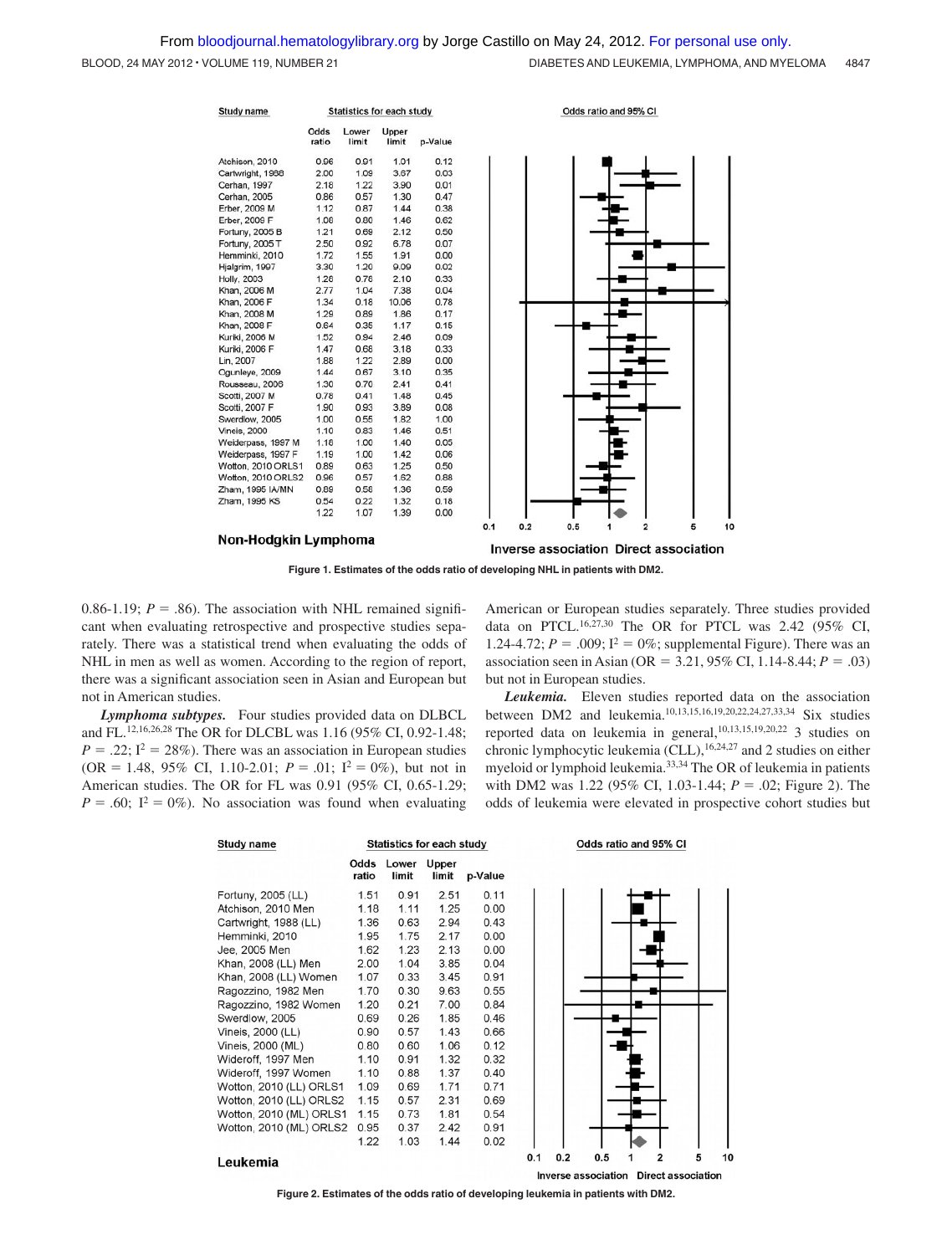| Study name            |               | <b>Statistics for each study</b> |                       |         | Odds ratio and 95% CI                                                         |
|-----------------------|---------------|----------------------------------|-----------------------|---------|-------------------------------------------------------------------------------|
|                       | Odds<br>ratio | Lower<br>limit                   | <b>Upper</b><br>limit | p-Value |                                                                               |
| Atchison, 2010 Men    | 0.98          | 0.91                             | 1.06                  | 0.60    |                                                                               |
| Boffetta, 1989        | 1.90          | 1.08                             | 3.34                  | 0.03    |                                                                               |
| <b>Fortuny, 2005</b>  | 2.16          | 1.24                             | 3.76                  | 0.01    |                                                                               |
| Hemminki, 2010        | 1.72          | 1.47                             | 2.01                  | 0.00    |                                                                               |
| Khan, 2006 Men        | 3.55          | 0.94                             | 13.40                 | 0.06    |                                                                               |
| Khan, 2008 Men        | 1.27          | 0.61                             | 2.64                  | 0.52    |                                                                               |
| Khan, 2008 Women      | 0.64          | 0.20                             | 2.05                  | 0.45    |                                                                               |
| Ragozzino, 1982 Men   | 1.70          | 0.18                             | 16.23                 | 0.64    |                                                                               |
| Ragozzino, 1982 Women | 4.00          | 0.39                             | 41.42                 | 0.25    |                                                                               |
| <b>Vineis, 2000</b>   | 0.70          | 0.42                             | 1.16                  | 0.17    |                                                                               |
| Wideroff, 1997 Men    | 1.00          | 0.76                             | 1.32                  | 1.00    |                                                                               |
| Wideroff, 1997 Women  | 1.30          | 1.00                             | 1.69                  | 0.05    |                                                                               |
| Wotton, 2010 ORLS1    | 0.80          | 0.50                             | 1.28                  | 0.35    |                                                                               |
| Wotton, 2010 ORLS2    | 0.91          | 0.40                             | 2.06                  | 0.82    |                                                                               |
|                       | 1.22          | 0.98                             | 1.53                  | 0.08    |                                                                               |
| Multiple myeloma      |               |                                  |                       |         | 10<br>0.2<br>0.5<br>5<br>0.1<br><b>Inverse association Direct association</b> |

**Figure 3. Risk estimates of the relative risk of developing myeloma in patients with DM2.**

not in case-control studies. The odds of leukemia were also elevated in men but not in women. The odds of leukemia were elevated in Asian and American but not in European studies. No clear association was found when evaluating lymphoid or myeloid leukemia separately.

*Myeloma.* Ten studies reported data on the association between DM2 and myeloma.10,13,16,17,19,22,23,27,33,34 The OR of myeloma in patients with DM2 was 1.22 (95% CI, 0.98-1.53;  $P = .08$ ; Figure 3). There were no significant associations when evaluating the studies by design, sex, or geographic region, with exception of a trend in Asian studies.

## **Discussion**

The results of the present study revealed that: (1) patients with DM2 have mild-to-moderate increased odds of developing NHL but not H; (2) when evaluating NHL subtypes, the odds of PTCL were increased in patients with DM2, but not in those with DLBCL or FL; (3) although the odds of leukemia in general were increased, we did not identify an association with myeloid or lymphoid leukemia; (4) there was a trend toward increased odds of myeloma; and (5) the increased odds of hematologic malignancies in patients with DM2 seemed to be distinct depending on the geographic area of report.

The association between DM2 and lymphoma in general has not been elucidated completely. Based on our present results, the increased odds of lymphoma in general in patients with DM2 are largely dependent on increased odds of NHL. In a previous study, we identified a significant association between diabetes in general and NHL3; however, there was not a statistically significant association between DM2 and NHL (relative risk  $= 1.3$ ; 95% CI, 0.9-1.9). The present study includes larger and more recent prospective datasets. In fact, the number of prospective studies has increased from 5 to 13 in the last 3 years, allowing the identification of an association likely derived from a larger number of subjects studied. The present results help to establish an epidemiologic relationship, which will need further prospective evaluation.

To our knowledge, this is the first meta-analysis evaluating the relationship between DM2 and incidence of leukemia. Interestingly, despite identifying statistically significant odds of leukemia in general in patients with DM2, our study failed to identify a subtype of leukemia driving this association. The most likely explanation for this is the lack of power, because fewer studies evaluating leukemia were included in our analysis. There are, however, other potential explanations for our findings. Many studies reported the odds of lymphoid leukemia without specifying the subtype. For example, 3 studies reported outcomes for CLL and 2 studies for lymphoid leukemia in general. Therefore, our results likely reflect the odds of CLL, the most common lymphoid leukemia in adults. However, some cases of acute lymphoblastic leukemia and other subtypes of lymphocytic leukemia could have been included. A similar situation could have occurred for myeloid leukemia. One could assume the most common myeloid leukemia in adults would be acute myelogenous leukemia; however, some cases of chronic myelogenous leukemia may have also been included. The association between DM2 and leukemia needs further study.

The association between DM2 and myeloma has not been evaluated previously using meta-analytical methodology. Our present results show a statistical trend toward significantly increased odds of myeloma in patients with DM2. In general, DM2 seems to be associated with increased odds of lymphoproliferative disorders, so it would not be surprising to establish with a larger number of patients an association between DM2 and myeloma as well. However, based on the current evidence, this remains speculative.

Our study also shows that the odds of lymphoma, leukemia, and myeloma seem to differ depending on the geographic region of the report. The odds of NHL were higher in Asia and Europe, whereas the odds of leukemia were higher in the United States and Asia. Although this is a novel finding, it is likely other confounders such as genetic predisposition, lifestyle factors, and viral exposure could have affected our results, making our associations weaker. In addition, these results were derived from small sample analyses and should be taken with caution.

There are several potential biologic explanations for a relationship between DM2 and malignancies. The American Diabetes Association and the American Cancer Society have published a joint consensus report on diabetes and cancer.<sup>36</sup> Among the multiple points addressed in the report, possible biologic links were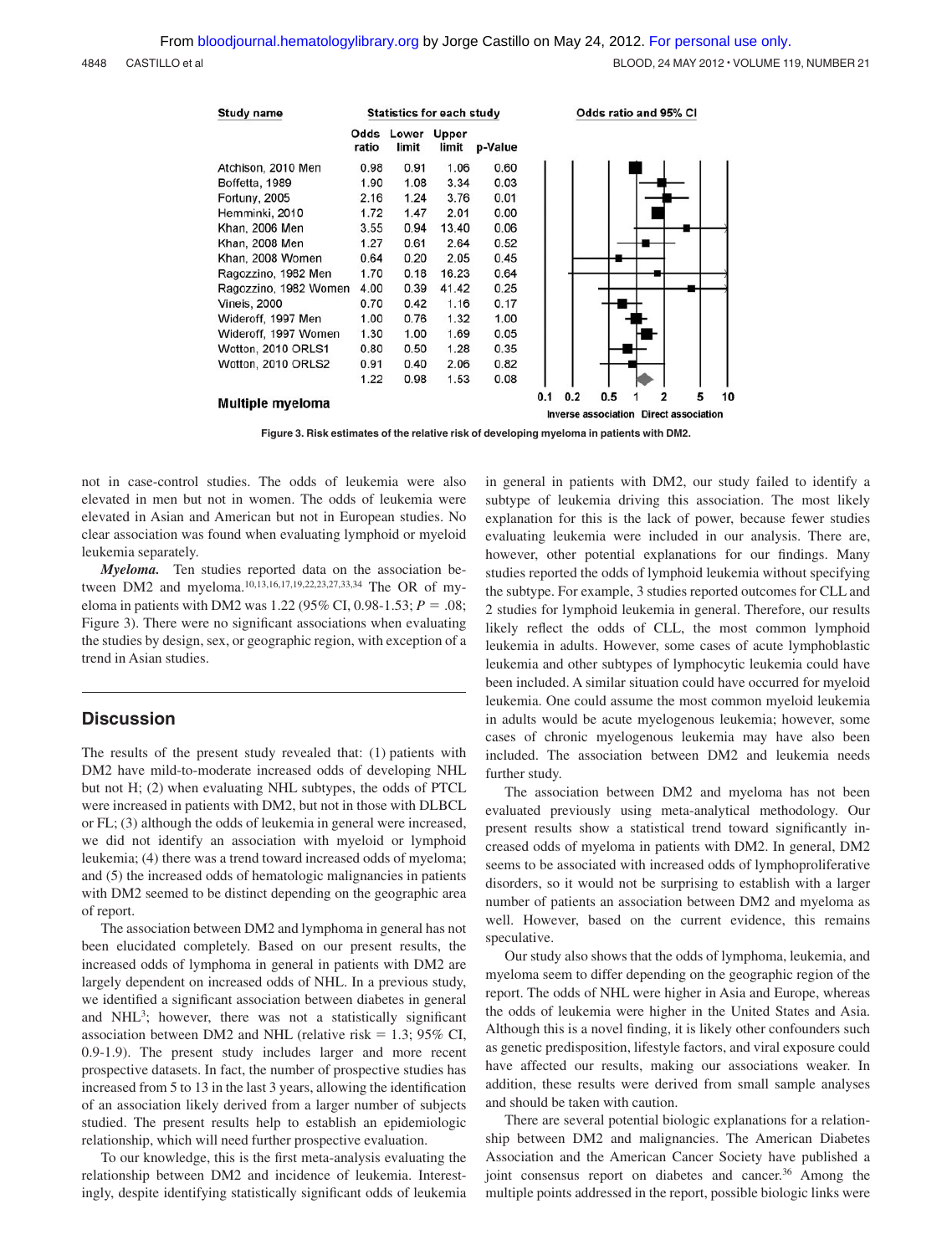discussed. Hyperinsulinemia, hyperglycemia, inflammatory cytokines oversecretion, insulin-like growth factor (IGF) overproduction, and up-regulation of IGF-1 receptor are phenomena seen in patients with DM2 that would favor not only malignant transformation of cells but also progression of tumors. However, the epidemiologic association between DM2 and cancer seen in multiple studies does not formally establish DM2 as a cause of cancer. To further complicate this issue, DM2 and cancer share common risk factors, such as age, sex, overweight and obesity, waist-to-hip ratio, physical activity, dietary habits, smoking, and alcohol intake, making it difficult to discern the oncogenic effect of each specific risk factor. As an example, a recent meta-analysis has shown an increased risk of several cancers associated with obesity.37 Future prospective studies should focus on evaluating the impact that these risk factors could have on the incidence of hematologic malignancies and specific subtypes by carefully designed multivariate analyses. Similarly, other factors such as DM2 duration and severity and the use of insulin or other antidiabetic therapies should also be evaluated.

DM2 is a condition associated with immunosuppression, chronic inflammation, and B- and T-cell dysfunction,<sup>38,39</sup> all of which have been associated with the development of lymphoproliferative disorders.40,41 For the association found herein between DM2 and PTCL, there is mounting evidence of an intrinsic T-cell dysfunction in patients with DM2 demonstrated by weaker T-cell–mediated responses to antigen exposure<sup>42</sup> and a skewed balance favoring the activation of pro-inflammatory T-cell subsets.43,44 The fact that certain autoimmune conditions such as psoriasis or celiac disease increase the risk of PTCL further support these hypotheses.<sup>42,43</sup>

Our meta-analysis carries several weaknesses based on the quality of the included studies. First, there was a high degree of heterogeneity between studies secondary to the diversity of patients, histologic subtypes, and study designs. The effect of heterogeneity was addressed using the REM. Furthermore, when evaluating specific subtypes of lymphoma and leukemia, the heterogeneity became less evident. Second, the diagnosis of DM2 was self-reported in a substantial number of the studies, which could have introduced ascertainment bias. However, diabetes self-reporting has shown to be reliable in large epidemiologic prospective studies such as the Women's Health Initiative.45 Third, there are several potential confounders for which effects were partially addressed by the present study; 22 studies (85%) either adjusted or matched for age, 13 (50%) for sex, 12 (46%) for geographic region or race, and 4 (15%) for body mass index. Therefore, the effects of age, sex, and geographic region were likely accounted for in our study, but not other important factors such as obesity, diet, physical activity, or antidiabetic therapy. It is likely that there is interaction among these factors, cancer incidence, and DM2, which could weaken our results; however, this should be further investigated.

Our study also has several strengths. First, the number of cases included was large, rendering our study powerful enough to evaluate the epidemiologic association between DM2 and lymphoma, leukemia, and myeloma. Second, the included studies originated from different countries and included a variety of ethnic backgrounds, allowing for the generalization of our results. Third, based on the NOS, all of the studies included in this meta-analysis were of acceptable or high quality. In case-control studies, in which selection bias can be easily introduced, the large majority used ageand sex-matched, population-based controls originating from the same geographic regions as the cases, minimizing potential differences in medical care or ascertainment. Publication bias did not affect our results.

## **Conclusions**

The present meta-analysis shows that patients with a diagnosis of DM2 have increased odds of developing NHL, leukemia, and myeloma. Regarding lymphoma subtypes, DM2 was associated with increased odds of PTCL in a small subset analysis. Additional studies are needed to elucidate the potential relationship between DM2 and hematologic malignancies.

# **Acknowledgments**

J.M. was supported in part by the National Center for Research Resources (grant UL1RR025752), the National Center for Advancing Translational Sciences, National Institutes of Health, and The Marilyn Fishman Grant for Diabetes Research from the Endocrine Fellows Foundation.

The content of this article is solely the responsibility of the authors and does not necessarily represent the official views of the National Institutes of Health or the institutions listed above.

# **Authorship**

Contribution: J.J.C. designed the study; J.J.C., N.M., and J.L.R. performed the literature search and data gathering; J.J.C., N.M., J.L.R., and S.N. performed the quality assessment; J.J.C. and J.M. performed the statistical analysis and wrote the manuscript; and all authors approved the final version of the manuscript.

Conflict-of-interest disclosure: The authors declare no competing financial interests.

Correspondence: Jorge J. Castillo, MD, 164 Summit Ave, Providence, RI 02906; e-mail: jcastillo@lifespan.org.

# **References**

- 1. Surveillance Epidemiology and End Results. Available from: http://seer.cancer.gov/statfacts/ index.html. Accessed January 31, 2012.
- 2. National Diabetes Information Clearinghouse. Available from: http://diabetes.niddk.nih.gov/ dm/pubs/statistics/index.htm. Accessed January 31, 2012.
- 3. Mitri J, Castillo J, Pittas AG. Diabetes and risk of non-Hodgkin's lymphoma: a meta-analysis of observational studies. *Diabetes Care.* 2008;31(12): 2391-2397.
- 4. Stroup DF, Berlin JA, Morton SC, et al. Metaanalysis of observational studies in epidemiology: a proposal for reporting. Meta-analysis Of Observational Studies in Epidemiology

(MOOSE) group. *JAMA.* 2000;283(15):2008- 2012.

- 5. The Newcastle-Ottawa Scale (NOS) for assessing the quality of nonrandomised studies in metaanalyses. Available from: http://www.ohri.ca/ programs/clinical\_epidemiology/oxford.asp. Accessed January 31, 2012.
- 6. Zhang J, Yu KF. What's the relative risk? A method of correcting the odds ratio in cohort studies of common outcomes. *JAMA.* 1998;280(19): 1690-1691.
- 7. DerSimonian R, Laird N. Meta-analysis in clinical trials. *Control Clin Trials.* 1986;7(3):177-188.
- 8. Higgins JP, Thompson SG. Quantifying heteroge-

neity in a meta-analysis. *Stat Med.* 2002;21(11): 1539-1558.

- 9. Duval S, Tweedie R. Trim and fill: A simple funnelplot-based method of testing and adjusting for publication bias in meta-analysis. *Biometrics.* 2000;56(2):455-463.
- 10. Atchison EA, Gridley G, Carreon JD, Leitzmann MF, McGlynn KA. Risk of cancer in a large cohort of U.S. veterans with diabetes. *Int J Cancer.* 2011;128(3):635-643.
- 11. Cerhan JR, Wallace RB, Folsom AR, et al. Medical history risk factors for non-Hodgkin's lymphoma in older women. *J Natl Cancer Inst.* 1997; 89(4):314-318.